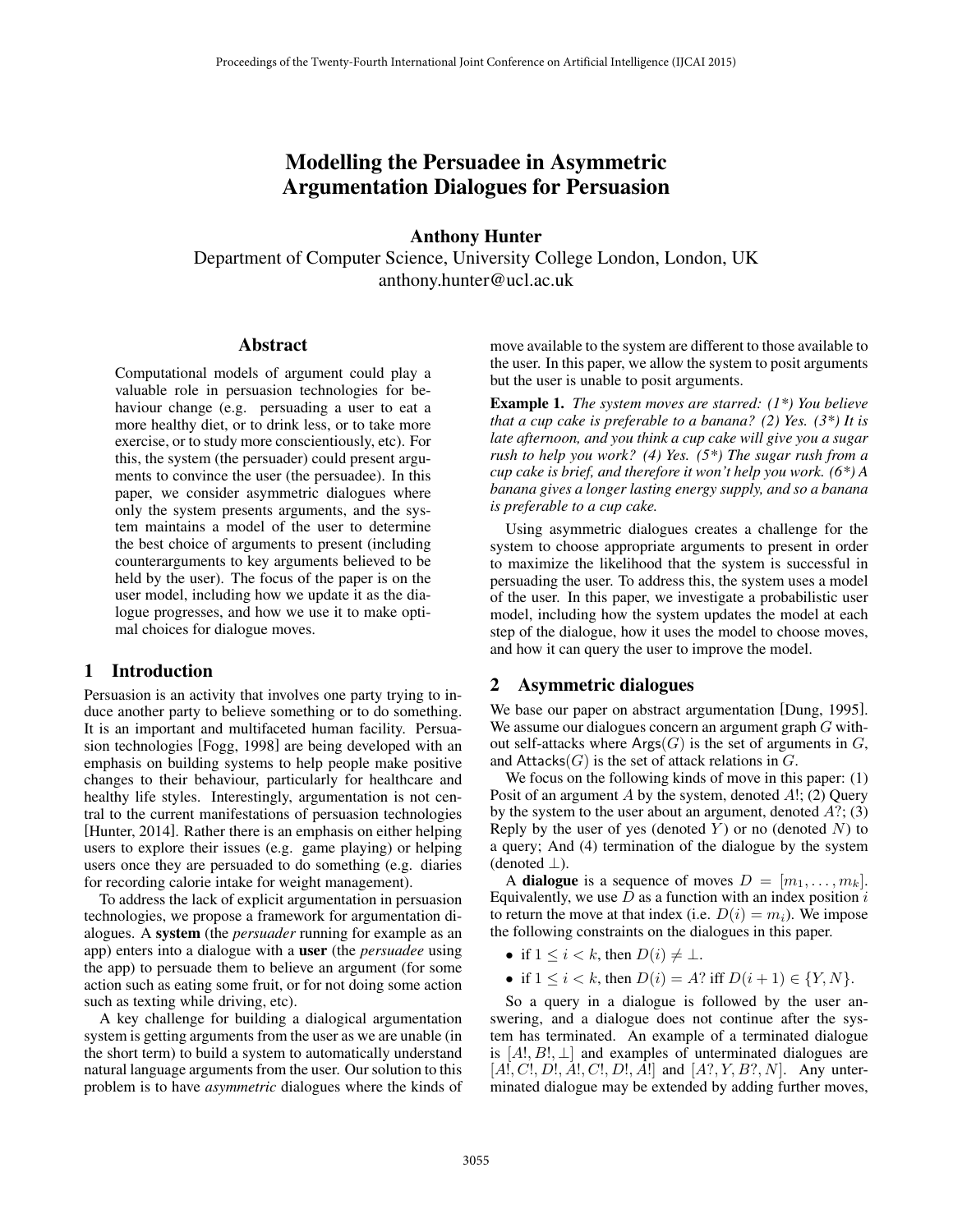$$
\boxed{A} \longleftarrow \boxed{B} \longleftarrow \boxed{C}
$$

Figure 1: Example of argument graph.

and it may be terminated by adding  $\perp$ . A dialogue may be infinite, but in this paper, we focus on finite dialogues.

For a dialogue  $D = [m_1, \ldots, m_k]$ , let Length $(D) = k$ and let Set $(D) = \{m_1, \ldots, m_k\}$ . For dialogues  $D'$  and D, the subsequence relation, denoted  $D' \subseteq D$ , holds iff for all  $i', j' \in \{1, \ldots, \text{Length}(D')\}$ , if  $i' < j'$  then there are  $i, j \in \{1, \ldots, \text{Length}(D)\}\$  such that  $i < j$  and  $D'(i') = D(i)$  and  $D'(j') = D(j)$ . For example, [B!, D!]  $\sqsubseteq$  $[A!, B!, C!, D!, E!]$ .

## 3 Probabilistic user models

We use epistemic probabilities [Thimm, 2012; Hunter, 2013; Hunter and Thimm, 2014b; Baroni *et al.*, 2014].

Definition 1. *A* mass distribution P *over* Args(G) *is such that*  $\sum_{X \subseteq \text{Args}(G)} P(X) = 1$ *. The* probability of an argument *A* is  $P(A) = \sum_{X \subseteq \text{Args}(G)} s.t.$   $A \in X$   $P(X)$ .

For a mass distribution P, and  $A \in \text{Args}(G)$ ,  $P(A)$  is the belief that an agent has in  $A$  (i.e. the degree to which the agent believes the premises and the conclusion drawn from those premises). When  $P(A) > 0.5$ , then the agent believes the argument to some degree, whereas when  $P(A) < 0.5$ , then the agent disbelieves the argument to some degree.

We may wish to impose rationality (defined below) on our mass distributions [Hunter, 2013]. It forces the mass distribution to respect the structure of the graph, but it does not force an unattacked argument to be believed.

Definition 2. *A mass distribution* P *is* rational *for* G *iff*  $∀(A, B) ∈$  Attacks(*G*)*,* if  $P(A) > 0.5$ *, then*  $P(B) ≤ 0.5$ *.* 

**Example 2.** *Consider Figure 1. Mass distribution*  $P_1(A) =$ 0.6*,*  $P_1(B) = 0.9$ *, and*  $P_1(C) = 0.9$  *is not rational, whereas*  $P_2(A) = 0.6$ ,  $P_2(B) = 0.3$ , and  $P_2(C) = 0.9$  *is rational*, *and*  $P_3(A) = 0$ ,  $P_3(B) = 1$ , and  $P_3(C) = 0.3$  *is rational.* 

In this paper, the system uses a mass distribution  $P$  as a model of the user, and so the system maintains  $P$  to represent the belief that the user has in each argument. The system can update the model at each stage of the dialogue depending on the move. We investigate how this can be done in the rest of the paper. Next is a non-exhaustive list of optional dynamic **properties** for when a mass  $P_{i-1}$  is updated to mass  $P_i$ .

- (Credulous) If  $D(i) = A!$ , then  $P_i(A) \geq 0.5$ .
- (Minimal) If  $D(i) \neq A!$ , then  $P_i(A) = P_{i-1}(A)$ .
- (Rational+) For G, if  $P_{i-1}$  is rational, then  $P_i$  is rational.
- (Binary) If  $P_{i-1}(A) \neq P_i(A)$ , then  $P_i(A) \in \{0, 1\}$ .
- (Restricted) If  $P_{i-1}(A) \leq 0.5$ , and  $P_i(A) > 0.5$ , and  $(B, A) \in$  Attacks $(G)$ , then  $P_{i-1}(B) \leq 0.5$ .

These properties capture assumptions about the user, and we explain them as follows: (Credulous) A persuadee always believes an argument when it is posited by the persuader; (Minimal) A persuadee does not change belief in an argument that is unposited; (Rational) A rational distribution is only updated to a rational distribution; (Binary) Any update to belief in an argument is binary; (Restricted) Belief in an argument is only updated when the attackers of it are disbelieved.

The epistemic approach is useful for asymmetric dialogues where the user is not allowed to posit arguments or counterarguments. So the only way the user can treat arguments that s/he does not accept is by disbelieving them. In contrast, in symmetric dialogues, the user could be allowed to posit counterarguments to an argument that s/he does not accept. For example, suppose the user believes A, and the system posits B where  $B$  attacks  $A$ , then the user may disbelieve  $B$  and continue to believe A, and this could be modelled by a rational mass distribution.

#### 4 Persuasion goals

A persuasion goal is a Boolean combination of arguments. If  $A \in \text{Arg}(G)$ , then A is a positive literal, and  $\neg A$  is a negative literal. Let  $Formulae(G)$  denote all the formulae that can be formed from the arguments in G using  $\land$ ,  $\lor$ , and  $\neg$  as connectives in the usual way.

Informally, for an argument  $A$ , the goal  $A$  means that the persuader aims to persuade the persuadee to accept A, and the goal  $\neg A$  means that the persuader aims to persuade the persuadee to not accept A. The goal  $A \wedge B$  means that the persuader aims to persuade the persuadee to accept A and to accept B, and the goal  $A \vee B$  means that the persuader aims to persuade the persuadee to accept A or to accept B.

In order to formalize the satisfaction of persuasion goals, we treat each subset of  $Args(G)$  as a model.

Definition 3. *The* satisfaction relation *is defined as follows where*  $X \subseteq \text{Args}(G)$ ,  $A \in \text{Args}(G)$ , and  $\alpha, \beta \in$ Formulae(G)*.*

- $X \models A$  *when*  $A \in X$
- $X \models \alpha \land \beta$  *iff*  $X \models \alpha$  *and*  $X \models \beta$
- $X \models \alpha \lor \beta$  *iff*  $X \models \alpha$  *or*  $X \models \beta$
- $X \models \neg \alpha$  *iff*  $X \not\models \alpha$

Essentially  $\models$  is a classical satisfaction relation. So if  $\alpha$ is a classical tautology, then  $X \models \alpha$  for all  $X \subseteq \text{Args}(G)$ , and if  $\alpha$  is a classical contradiction, then  $X \not\models \alpha$  for all  $X \subseteq$ Args(G). For  $\alpha \in \text{Formulae}(G)$ , let Models $(\alpha) = \{X \subseteq$ Args $(G)$  |  $X \models \alpha$  }.

For each graph  $G$ , we assume an ordering over the arguments  $A_1, ..., A_n$  so that we can encode each model by a binary number: For a model  $X$ , if the ith argument is in  $X$ , then the ith digit is 1, otherwise it is 0. For example, for  $A, B, C$ , the model  $\{A, C\}$  is represented by 101.

For a user model  $P$ , the probability that a user believes a persuasion goal  $\phi$  is the sum of the probability of each model that satisfies the goal. This definition (below) is adapted from [Paris, 1994] where a probability distribution is defined over models of a propositional language.

**Definition 4.** *The probability of the goal*  $\phi \in$  Formulae(G) *is*  $P(\phi) = \sum_{X \subseteq \text{Args}(G)} s.t.$   $X \models \phi P(X)$ .

Suppose  $\alpha \in \text{Formulae}(G)$  and P is a mass distribution. If  $\alpha$  is a contradiction of classical logic, then  $P(\alpha) = 0$ , and if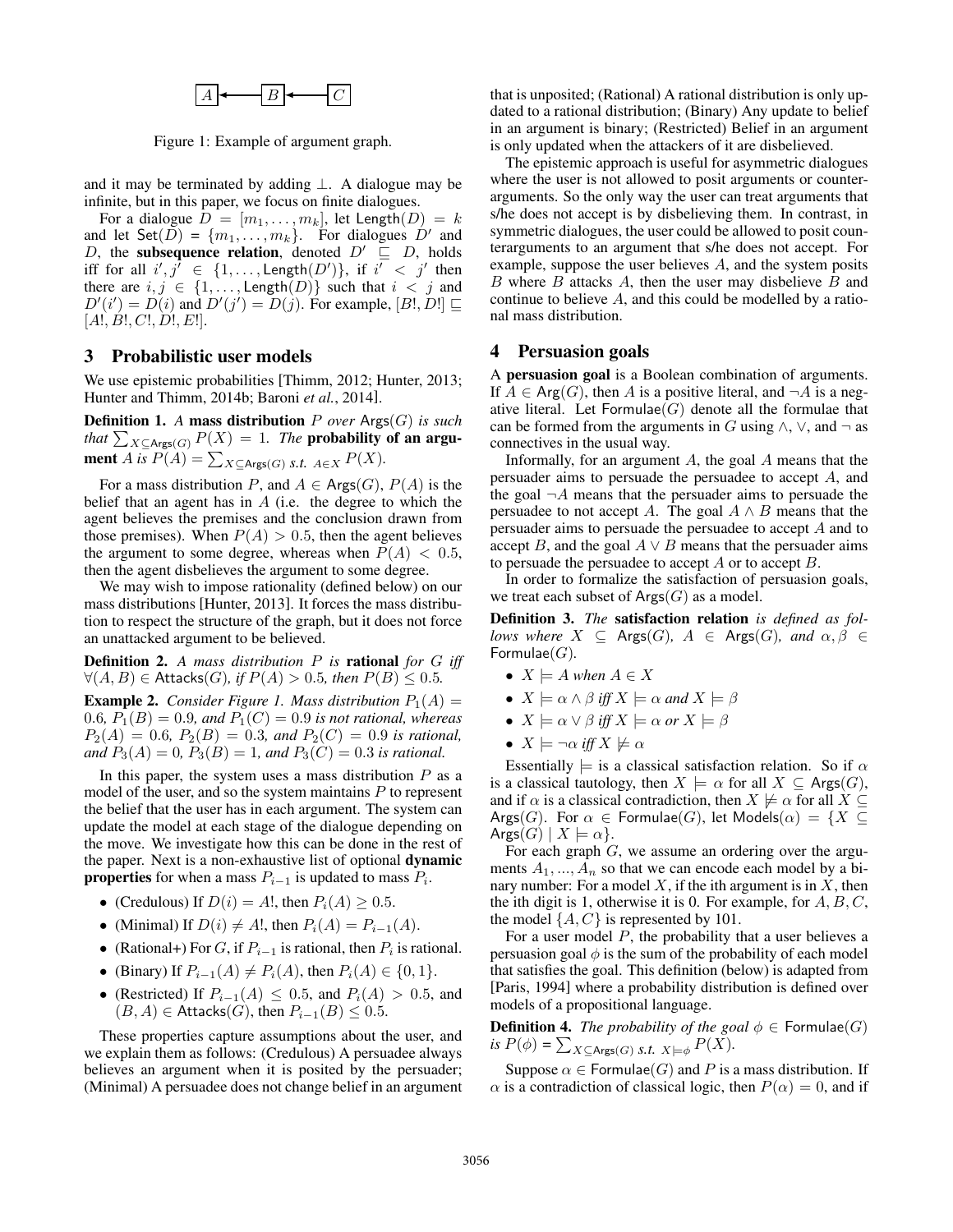| AВ |     |         |     |       | Ρ   |
|----|-----|---------|-----|-------|-----|
|    | U.6 | 0.7     | 0.0 | 0.675 | 0.8 |
| 10 |     | 0.3     | 0.0 | 0.275 | 0.0 |
| 01 |     | $0.0\,$ | 0.7 | 0.025 | 0.2 |
| 00 |     | $0.0\,$ | 0.3 | 0.025 | 0.0 |

Table 1: Examples of mass redistribution

 $\alpha$  is a tautology of classical logic, then  $P(\alpha) = 1$ . Also, if  $\{\alpha\} \vdash \beta$ , then  $P(\alpha) \leq P(\beta)$ , and if  $\neg(\alpha \land \beta)$  is a classical tautology, then  $P(\alpha \vee \beta) = P(\alpha) + P(\beta)$ .

We will use persuasion goals as outcomes in a lottery. For this, we need the following subsidiary definitions. Persuasion goals  $\phi$  and  $\psi$  are **disjoint** iff Models( $\phi$ ) ∩ Models( $\psi$ ) =  $\emptyset$ . A set of persuasion goals  $\Phi$  is **pairwise disjoint** iff for each  $\phi, \psi \in \Phi$  are disjoint. A set of persuasion goals  $\Phi$  is **exhaustive** iff  $\bigcup_{\phi \in \Phi}$  Models $(\phi)$  = Args $(G)$ .

**Example 3.** Let  $\text{Arg}(G) = \{A, B, C\}$ . Consider the per*suasion goals*  $\Phi = {\phi_1, \phi_2, \phi_3}$  *where*  $\phi_1 = A \wedge B \wedge \neg C$ *,*  $\phi_2 = ((\overrightarrow{A} \wedge \neg B) \vee (\neg A \wedge B)) \wedge \neg C$ *, and*  $\phi_3 = (\neg A \wedge \neg B) \vee C$ *. Since* Models( $\phi_1$ ) = {110}*,* Models( $\phi_2$ ) = {100*,* 010*}<i>,* and  $\text{Models}(\phi_3) = \{111, 101, 011, 001, 000\}$ *. Hence,*  $\Phi$  *is pairwise disjoint and exhaustive.*

**Proposition 1.** *If*  $\Phi = {\phi_1, \ldots, \phi_n}$  *is a set of persuasion goals such that* Φ *is exhaustive and pairwise disjoint, then*  $P(\phi_1 \vee \ldots \vee \phi_n) = 1.$ 

For a persuasion goal  $\phi$ , and a mass distribution P (i.e. the user model),  $P(\phi)$  is the probability that  $\phi$  is believed. If  $P(\phi)$  is low at the start of the dialogue, then the system aims to terminate the dialogue with  $P(\phi) > 0.5$  (i.e. according to the user model, the user believes  $\phi$ ).

## 5 Redistributing mass

To update a user model during a dialogue, we need to redistribute mass. A mass redistribution function takes a probability distribution and formula  $\alpha$ , and returns a revised probability distribution. There are many possibilities for this. In this paper, we focus on refinement which redistributes mass from models not satisfying  $\alpha$  to models satisfying  $\alpha$ .

**Definition 5.** Let  $\alpha \in$  Formulae(G) *be a literal, let* P *be a mass distribution, and let*  $k \in [0, 1]$ *. A refinement function,* denoted  $H^k_\alpha(P)$ , returns the mass distribution  $P'$  as follows *where*  $X \in \textsf{Models}(G)$ 

$$
P'(X) = \begin{cases} P(X) + (k \times P(h_{\alpha}(X))) & \text{if } X \models \alpha \\ (1 - k) \times P(X) & \text{if } X \not\models \alpha \end{cases}
$$

*and where*  $h_{\alpha}(X) = X \setminus \{A\}$  *when*  $\alpha$  *is of the form* A *and*  $h_{\alpha}(X) = X \cup \{A\}$  *when*  $\alpha$  *is of the form*  $\neg A$ *.* 

See Table 1 for examples of redistribution. For redistribution,  $h_{\alpha}$  returns the model closest to X but with  $\alpha$  no longer satisfied. If  $k = 1$ , then all the mass is transferred from the models not satisfying  $\alpha$  to models satisfying  $\alpha$ . If  $k < 1$ , then only a proportion is transferred. We use  $k < 1$  in the next section to give finer grained modelling of users.

For each  $\alpha$ , we can partition Models(G) into the set of models that satisfy  $\alpha$ , i.e.  $\mathsf{Sat}(\alpha) = \{X \in \mathsf{Models}(G) \mid X \models$   $\alpha$ , and the set of models that do not satisfy  $\alpha$ , i.e. Unsat $(\alpha)$  $=\{X \in \text{Models}(G) \mid X \not\models \alpha\}.$ 

**Proposition 2.** *For each*  $\alpha \in$  Formulae(G), the function  $h_{\alpha}$ *is a bijection from*  $\mathsf{Sat}(\alpha)$  *to*  $\mathsf{Unsat}(\alpha)$ *.* 

**Proposition 3.** *If*  $\alpha \in$  Formulae(G), and  $k = 0$ , and  $H_{\alpha}^{k}(P) = P'$ , then  $P = P'$ .

**Proposition 4.** If  $\alpha \in$  Formulae(G),  $H^1_\alpha(H^1_\alpha(P)) =$  $H^1_\alpha(P)$ .

**Proposition 5.** *If*  $A \in \text{Args}(G)$ ,  $P(A) = 1$  *iff*  $H_A^1(P) = P$ . **Proposition 6.** Let  $\text{A} \text{rgs}(G) = \{A_1, \ldots, A_n\}$ . If  $H^1_{A_1}(\ldots H^1_{A_n}(P) \ldots) = P'$ , then there is a model  $X \in$ Models(*G*) *such that*  $X = \{A_1, ..., A_n\}$  *and*  $P(X) = 1$ *.* 

Note, the refinement update is not reversible. In other words, given an update  $H^k_{\alpha}$ , there is no k' and  $\beta$  such that  $H_{\beta}^{k'}(H_{\alpha}^{k}(P)) = P$ . We illustrate this in the next example.

Example 4. *Consider*  $P_3$  *in the table. From*  $P_3$ *, we can identify many distributions*  $P$  *such that*  $H_A^1(P) = P_3$ *. We give two distributions*  $P_1$  *and*  $P_2$ *, such that*  $H_A^1(P_1) = P_3$  *and*  $H_A^1(P_2) = P_3$ . So knowing  $\alpha$  and k is insufficient to identify  $\beta$  and  $k'$  such that  $H_{\beta}^{k'}(H_{\alpha}^{k}(P)) = P$  holds.

| AВ | $h_A$ |       | $\mathcal{L}_{\mathcal{D}}$ | $\mathcal{L}_Q$ |
|----|-------|-------|-----------------------------|-----------------|
|    | 01    | 0.4   | 0.25                        | 0.5             |
| 10 | 00    | 0.1   | 0.25                        | 0.5             |
| 01 | 01    | 0.1   | 0.25                        | O               |
| 00 | 00    | (0.4) | 0.25                        | ( I             |

The following property shows that the only argument with a changed assignment is the one being explicitly updated where  $\text{Atom}(A) = A$  and  $\text{Atom}(\neg A) = A$  for  $A \in \text{Args}(G)$ . **Proposition 7.** *For literal*  $\alpha \in$  Formulae(G),  $\&$   $k \in [0, 1]$ , *let*  $\overline{H}^k_\alpha(P) = P'.$  *If*  $B \neq$  Atom $(\alpha)$ *, then*  $P'(B) = P(B)$ *.* 

Refinement is associative for multiple updates as shown in the following result.

**Proposition 8.** *If*  $\alpha$ ,  $\beta$  *are literals, s.t.*  $\alpha$  *is not the complement of*  $\beta$  *(i.e.*  $\alpha \not\vdash \neg \beta$ *), and P is a mass distribution, and*  $k, k' \in [0, 1]$ , then  $H^k_{\alpha}(H^k_{\beta}(P)) = H^{k'}_{\beta}(H^k_{\alpha}(P)).$ 

Next, we introduce notation for a set of updates Φ.

**Definition 6.** Let  $\Phi \subseteq$  Formulae(G) *be a set of literals, let P be a mass distribution, and let*  $k \in [0,1]$ *. A compound* **refinement function**, denoted  $H^k_{\Phi}$ , is defined as follows: (1)  $H_{\Phi}^{k}(P) = P$  when  $\Phi = \emptyset$ ; and (2)  $H_{\Phi}^{k}(P) = H_{\alpha}^{k}(H_{\Phi}^{k}(P))$ when  $\Phi' = \Phi \setminus \{ \alpha \}$  for some  $\alpha \in \Phi$ .

Because of its useful properties, we use the refinement function for updating user models in the next section.

#### 6 Updating user models

Given a mass distribution  $P$ , representing a user's beliefs at the current state of the dialogue, we want to update the model depending on the move made. For this, we introduce the notion of an update method which generates a mass distribution  $P_i$  from  $P_{i-1}$  based on the move  $D(i)$ . Each method is defined as a rule with a condition (defined in terms of the current state of the dialogue, the current mass distribution, and the structure of the graph), and a consequent that specifies the redistribution.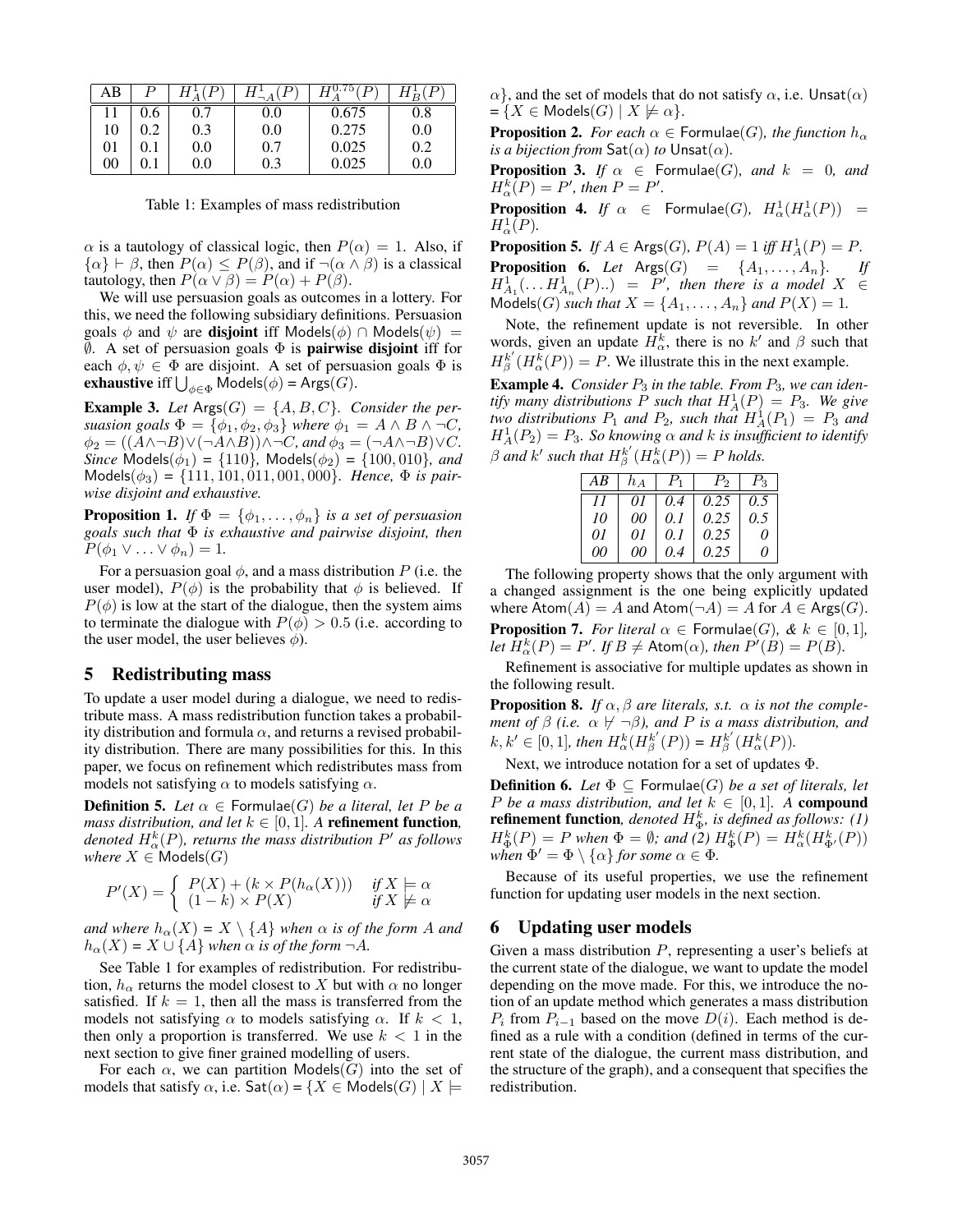Definition 7. *For step* i *in the dialogue, the* naive method *generates* P<sup>i</sup> *from* Pi−<sup>1</sup> *as follows.*

If 
$$
D(i) = A!
$$
, then  $P_i = H_A^1(P_{i-1})$ .

Example 5. *For Figure 1 with dialogue* [A!, B!, ⊥] *and the naive method. Let the initial mass be*  $P_0(011) = 0.3$ ,  $P_0(010)$  $= 0.2, P_0(001) = 0.3, \& P_0(000) = 0.2$ *. After A!, P*<sub>1</sub>(111) = 0.3*,*  $P_1(110) = 0.2$ *,*  $P_1(101) = 0.3$ *,* &  $P_1(100) = 0.2$ *. After*  $B!$ ,  $P_2(111) = 0.6$ , &  $P_2(110) = 0.4$ *. Note,*  $P_2$  *is not rational.* 

The naive method fails the rational+ property. The trusting method (defined next) satisfies the rational+ property by lowering belief in attackers and attackees of the posit.

Definition 8. *For step* i *in the dialogue, the* trusting method  $generates$   $P_i$  from  $P_{i-1}$  as follows, where  $\Phi = \{\neg C \mid$  $(A, C) \in$  Attacks $(G)$  *or*  $(C, A) \in$  Attacks $(G)$ }.

If 
$$
D(i) = A!
$$
, then  $P_i = H^1_{\Phi}(H^1_A(P_{i-1})).$ 

Example 6. *Consider Figure 1 with dialogue* [A!, ⊥] *and the trusting method. Let the initial mass be*  $P_0(011) = 0.3$ *,*  $P_0(010) = 0.2$ ,  $P_0(001) = 0.3$ , &  $P_0(000) = 0.2$ . After A!,  $P_1(101) = 0.6$ , &  $P_1(100) = 0.4$ .

The strict method (defined next) only allows a posit to update the belief to 1 when there is no attacker of the posit that is believed.

Definition 9. *For step* i *in the dialogue, the* strict method  $generates$   $P_i$  from  $P_{i-1}$  as follows, where  $\Phi = \{\neg C \mid$  $(A, C) \in$  Attacks $(G)$ .

*If*  $D(i) = A!$ , *and for all*  $(B, A) \in$  Attacks $(G), P_{i-1}(B) \leq 0.5$ , *then*  $P_i = H_{\Phi}^1(H_A^1(P_{i-1}))$ , *else*  $P_i = P_{i-1}$ 

Example 7. *Consider Figure 1 with dialogue* [A!, C!, A!, ⊥] *and the strict method. Let the initial mass be*  $P_0(111) = 0.2$ *,*  $P_0(110) = 0.3$ ,  $P_0(011) = 0.3$ , &  $P_0(010) = 0.2$ . After A!,  $P_1(111) = 0.2$ ,  $P_1(110) = 0.3$ ,  $P_1(011) = 0.3$ , &  $P_1(010) =$ 0.2*.* After C!,  $P_2(101) = 0.5$ , &  $P_2(001) = 0.5$ *. After A!,*  $P_3(101) = 1.0$ .

The ambivalent method is motivated by the idea that people do not entirely believe what they are told (unless corroborated), and as shown in [Rahwan *et al.*, 2010] they do not entirely disbelieve an argument when defeated.

Definition 10. *For step* i *in the dialogue, the* ambivalent **method** generates  $P_i$  from  $P_{i-1}$  as follows, where  $\Phi$  =  $\{\neg C \mid (C, A) \in \text{Attacks}(G)\}.$ 

If 
$$
D(i) = A!
$$
,  
and for all  $(B, A) \in$  Attacks $(G), P_{i-1}(B) \le 0.5$ ,  
then  $P_i = H_{\Phi}^{0.75}(H_A^{0.75}(P_{i-1}),$  else  $P_i = P_{i-1}$ 

**Example 8.** *Consider Figure 1 with the dialogue*  $[C!, A!, \perp]$ *with the ambivalent method. Let the initial mass be*  $P_0(111)$  $= P_0(110) = P_0(011) = P_0(010) = 1/4$ *. After C!, P*<sub>1</sub>(111)  $= 7/64$ ,  $P_1(101) = 21/64$ ,  $P_1(110) = 1/64$ ,  $P_1(100) = 1/64$  $3/64$ ,  $P_1(011) = 7/64$ ,  $P_1(001) = 21/64$ ,  $P_1(010) = 1/64$  $\&$   $P_1(000) = 3/64$ *. After A!,*  $P_2(111) = 49/256$ *,*  $P_2(101)$  $= 147/256$ ,  $P_0(110) = 7/256$ ,  $P_2(100) = 21/256$ ,  $P_0(011)$  $= 7/256$ ,  $P_2(001) = 21/256$   $P_0(010) = 1/256$  &  $P_2(000)$  $=3/256$ . Hence, at the dialogue termination,  $P_2(A)$  =  $224/256$ ,  $P_2(B) = 64/256$ , and  $P_2(C) = 224/256$ .

|               | Naive | Trusting | Strict | Ambivalent |
|---------------|-------|----------|--------|------------|
| Credulous     |       |          |        |            |
| Minimal       |       |          |        |            |
| Rational+     |       |          |        |            |
| <b>Binary</b> |       |          |        |            |
| Restricted    |       |          |        |            |

Table 2: Dynamic properties for update methods

Proposition 9. If P is a mass distribution, and P' is gen*erated from* P *by the naive, trusting, strict or ambivalent method, then* P 0 *is a mass distribution.*

Definition 11. *Let* σ *be an update method (such as naive, trusting, strict, or ambivalent), let*  $D = [m_1, \ldots, m_n]$  *be a dialogue, and let*  $[P_0, P_1, \ldots, P_n]$  *be a sequence of user* models such that for each  $i \in \{1, \ldots, n\}$ ,  $P_i$  is obtained from  $P_{i-1}$  by the  $\sigma$  *update method.* We call  $P_0$  the **initial mass**, and  $P_n$  the **final mass** obtained from D with respect to  $P_0$ *and*  $\sigma$ *, which we denote by*  $\sigma(P_0, D) = P_n$ *.* 

The update methods given in this section are meant to illustrate a range of methods. We give the satisfaction of dynamic properties in Table 2. Further options for update methods can use alternatives to Definition 5 or take meta-level criteria into account (e.g. preferences [Amgoud and Cayrol, 2002] and values [Oren *et al.*, 2012]).

#### 7 Maximizing expected utility

We start by briefly reviewing the notion of a lottery. A lottery L is a probability distribution over a set of possible outcomes. A lottery with possible outcomes  $\pi_1, \ldots, \pi_n$  that are pairwise disjoint and that is exhaustive (i.e. one of them is guaranteed to occur), that occur with probabilities  $p_1, \ldots, p_n$  respectively, is written as  $[p_1, \pi_1; \dots; p_n, \pi_n]$ . For a utility function U, the expected utility of a lottery L is  $\sum_{i=1}^{n} p_i \times U(\pi_i)$ .

We adapt the notion of a lottery in a straightforward way for our purposes.

**Definition 12.** Let D be a dialogue, let  $S = \{\phi_1, \ldots, \phi_n\}$  be *a set of disjoint and exhaustive outcomes, let*  $P_0$  *be the initial mass, let*  $\sigma$  *be an update method, and let*  $\sigma(P_0, D) = P$ *, and let* U *be a utility function. The* lottery *for* P*,* U*,* S *is the following:*

 $\textsf{Lot}(P, U, S) = [P(\phi_1), U(\phi_1); \dots; P(\phi_n), U(\phi_n)]$ *Then the* **expected utility** *for*  $P$ *,*  $U$ *,*  $S$  *is*  $EU(P, U, S) =$  $(P(\phi_1) \times U(\phi_1)) + \ldots + (P(\phi_n) \times U(\phi_n))$ 

A dialogue  $D$  is **optimal** with respect to an initial mass P<sub>0</sub>, update method  $\sigma$ , utility function U, and  $\sigma(P_0, D) = P$ , when  $EU(P, U, S)$  is maximized.

**Example 9.** Let  $\text{Arg}(G) = \{A, B\}$  and  $\text{Attacks}(G) =$  $\{(B, A)\}\$ *. For the naive method*  $\sigma(P_0, D) = P$  *where*  $P_0(11)$  $= 0$ ,  $P_0(10) = 0.6$ ,  $P_0(01) = 0.2$ ,  $P_0(00) = 0.2$ ,  $U(A) = 1$ *and*  $U(\neg A) = -1$ ,  $D_1$ ,  $D_2$  *and*  $D_4$  *are optimal.* 

|       |                  | $\overline{\mathsf{EU}(P}, U, S)$        |
|-------|------------------|------------------------------------------|
|       | $ A , B , \perp$ | $(1 \times 1) + (0 \times -1) = 1$       |
|       | $(A!, \perp)$    | $(1 \times 1) + (0 \times -1) = 1$       |
| $D_3$ | $(B!, \perp)$    | $(0.6 \times 1) + (0.4 \times -1) = 0.2$ |
|       | $ B , A!, \perp$ | $(1 \times 1) + (0 \times -1) = 1$       |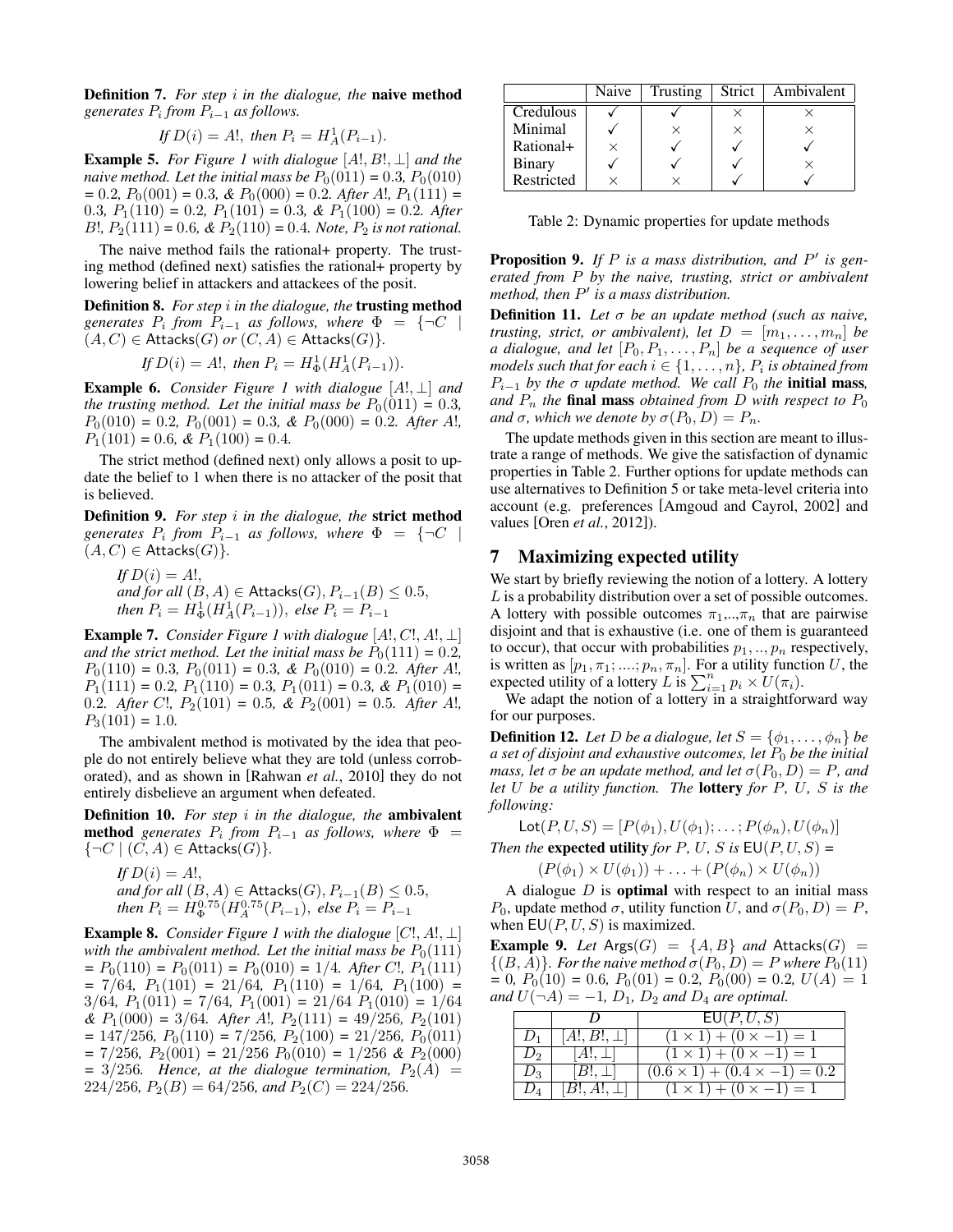Proposition 10. *Let* σ *be the naive or trusting method,*  $A \in \text{Args}(G)$  *be the persuasion goal and*  $P_0$  *is the initial mass.* If  $(B, A) \in$  Attacks $(G)$  *and there is an i such that*  $D(i) = B$ , then there is a  $D' \sqsubseteq D$  such that  $EU(P', U, S) =$  $\mathsf{EU}(P,U,S)$  *where*  $\sigma(P_0,D) = P$  *and*  $\sigma(P_0,D') = P'.$ 

Given the above result, the next example only considers dialogues without positing of attackers of the goal.

Example 10. *Consider Figure 1 with the persuasion goal* A *and the trusting method. If*  $P_0(111) = P_0(110) = P_0(011) =$  $P_0(010) = 0.25$ , then  $D_1$ ,  $D_2$  and  $D_4$  are optimal.

|       |                  | EU(P, U, S)                            |
|-------|------------------|----------------------------------------|
|       | $[A!,C!,\perp]$  | $(1 \times 1) + (0 \times -1) = 1$     |
| $D_2$ | $[A!, \perp]$    | $(1 \times 1) + (0 \times -1) = 1$     |
| $D_3$ | $[C!, \perp]$    | $(0.5 \times 1) + (0.5 \times -1) = 0$ |
|       | $ C , A!, \perp$ | $(1 \times 1) + (0 \times -1) = 1$     |

The next result shows attackers cannot improve the utility of a dialogue with the strict/ambivalent methods.

Proposition 11. *Let* σ *be the strict or ambivalent method. Let*  $A \in \text{Args}(G)$  *be the persuasion goal.* If  $(B, A) \in$ Attacks(G) and there is an *i* such that  $D(i) = B$ , then there *is a*  $D' \subseteq D$  *such that*  $\text{EU}(P', U, S) \geq \text{EU}(P, U, S)$  *where*  $\sigma(P_0, D) = P$  and  $\sigma(P_0, D') = P'.$ 

We now turn to whether repeating a move can have a benefit under any of the assumed update methods.

Definition 13. For dialogues D and D', D' is a maximal non-repeating subsequence *of* D *iff the following conditions hold:* (1)  $D' \sqsubseteq D$ ; (2)  $\mathsf{Set}(D') = \mathsf{Set}(D)$ ; and (3) if  $D'' \sqsubset$  $D'$ , then  $\mathsf{Set}(D'') \neq \mathsf{Set}(D)$ .

**Example 11.** *Consider*  $D = [A!, B!, A!, C!, D!]$ *. There are two maximal non-repeating subsequences*  $D_1$  =  $[A!, B!, C!, D!]$  and  $D_2 = [B!, A!, C!, D!]$ .

**Proposition 12.** *Let*  $P_0$  *be the initial mass, and*  $\sigma$  *is the naive or trusting method. For all dialogues D, if D' is a maximal non-repeating subsequence of D, and*  $\sigma(P_0, D) = P$  *and*  $\sigma(P_0, D') = P'$ , then  $\text{EU}(P, U, S) = \text{EU}(P', U, S)$ .

With naive and trusting methods, we can reduce a repeating sequence to a non-repeating sequence by deleting the repeated arguments. This is sufficient for the utility of the two sequences to be the same. However, with the strict and ambivalent methods, all we can ensure is that for every dialogue, there exists another dialogue that is non-repeating and with the same utility. To show this, we require the following.

**Definition 14.** An update tree  $T$  *for*  $A \in \text{Args}(G)$ *, and a mass distribution* P*, is the smallest tree such that*

- *1.* T *has a finite number of nodes and* A *is the root*
- 2. for each  $A_i$  at an odd level in T, if  $P(A_i) > 0.5$ , and  $(A_j, A_i) \in$  Attackers $(G)$ *, then*  $A_j$  *is a child of*  $A_i$  *in*  $T$ *,*
- *3. for each*  $A_i$  *at an even level in* T, *if*  $(A_j, A_i) \in$  $\mathsf{Attackers}(G)$ *, then*  $A_j$  *is a child of*  $A_i$  *in*  $T$ *,*
- 4. for each  $A_i$  at an odd level in T, there is no  $A_i$  at an *odd level in* T *such that*  $(A_i, A_i) \in$  Attackers(G),

*and where the root is at level 1, and for each node at level* i*, its children are at level*  $i + 1$ *.* 

In an update tree, all the odd level arguments are disbelieved, and all the even level arguments are believed. Furthermore, we can regard the odd level arguments as "defenders" of the root argument, and the even level arguments as direct or indirect "attackers" of the root argument. When every leaf is at an odd level, then we can use this tree to design a dialogue for a successful persuasion (as illustrated in Example 12), but as we illustrate in Example 13, not every graph and mass distribution has an update tree.

Example 12. *Consider the following graph where* A *is the persuasion goal.*



*Let*  $P(A) = 0.5$ ,  $P(B) = 0.9$ ,  $P(C) = 0.9$ ,  $P(D) = 0.1$ ,  $P(E) = 0.9$ ,  $P(F) = 0.5$ ,  $P(G) = 0.5$ , and  $P(H) = 0.5$ . *For the update tree below,* A*,* D*, and* G *are defenders, and* B*,* C *and* E *are attackers. For this, the sequence* G!, D!, A! *will result in* A *being believed using the strict update method.*



Example 13. *Consider the following graph where* A *is the persuasion goal.* Let  $P(A) = 0.1$ ,  $P(B) = 0.9$ *, and* P(C) = 0.1*. For this graph and persuasion goal, with this mass distribution, there is no update tree.*



**Proposition 13.** *If* T *is an update tree for*  $A \in \text{Arg}(G)$ , *and mass distribution* P, the set  $\Omega = \{B \in \text{Args}(G) \mid \text{Args}(G) \}$ B *is a node in level* i *and* i *is odd*} *is conflictfree (i.e. there are no arguments*  $(B, C) \in$  Attacks $(G)$  *s.t.*  $\{B, C\} \subseteq \Omega$ *).* 

Given an update tree, the defenders in a branch can be posited in sequence starting from the leaf. Doing this leads to the following results.

**Proposition 14.** For persuasion goal  $A \in \text{Args}(G)$ , with ini*tial mass*  $P_0$ *, where*  $P_0(A) \leq 0.5$ *, there is an update tree for* A *and* G*, where every leaf is at an odd level, iff there is a dialogue*  $D = [B_1!, \ldots, B_x!, \perp]$  *such that*  $P(A) > 0.5$ *, where*  $\sigma$  *is the strict or ambivalent method and*  $\sigma(P_0, D) = P$ *.* 

**Proposition 15.** For any dialogue  $D_1$ , there is a dialogue  $D_2$  *such that*  $D_2$  *is non-repeating, and*  $EU(P_1, U, S) =$  $EU(P_2, U, S)$ *, where*  $P_0$  *is the initial mass, and*  $\sigma$  *is the strict or ambivalent method and*  $\sigma(P_0, D_1) = P_1$  *and*  $\sigma(P_0, D_2) =$ P<sup>2</sup> *and* U *is the utility function.*

In general, shorter dialogues are preferable to longer dialogues if we want to decrease the risk of the user disengaging (because they become bored with the dialogue). We can take this into account in the expected utility assignment by normalizing it by the length of the dialogue (e.g. by dividing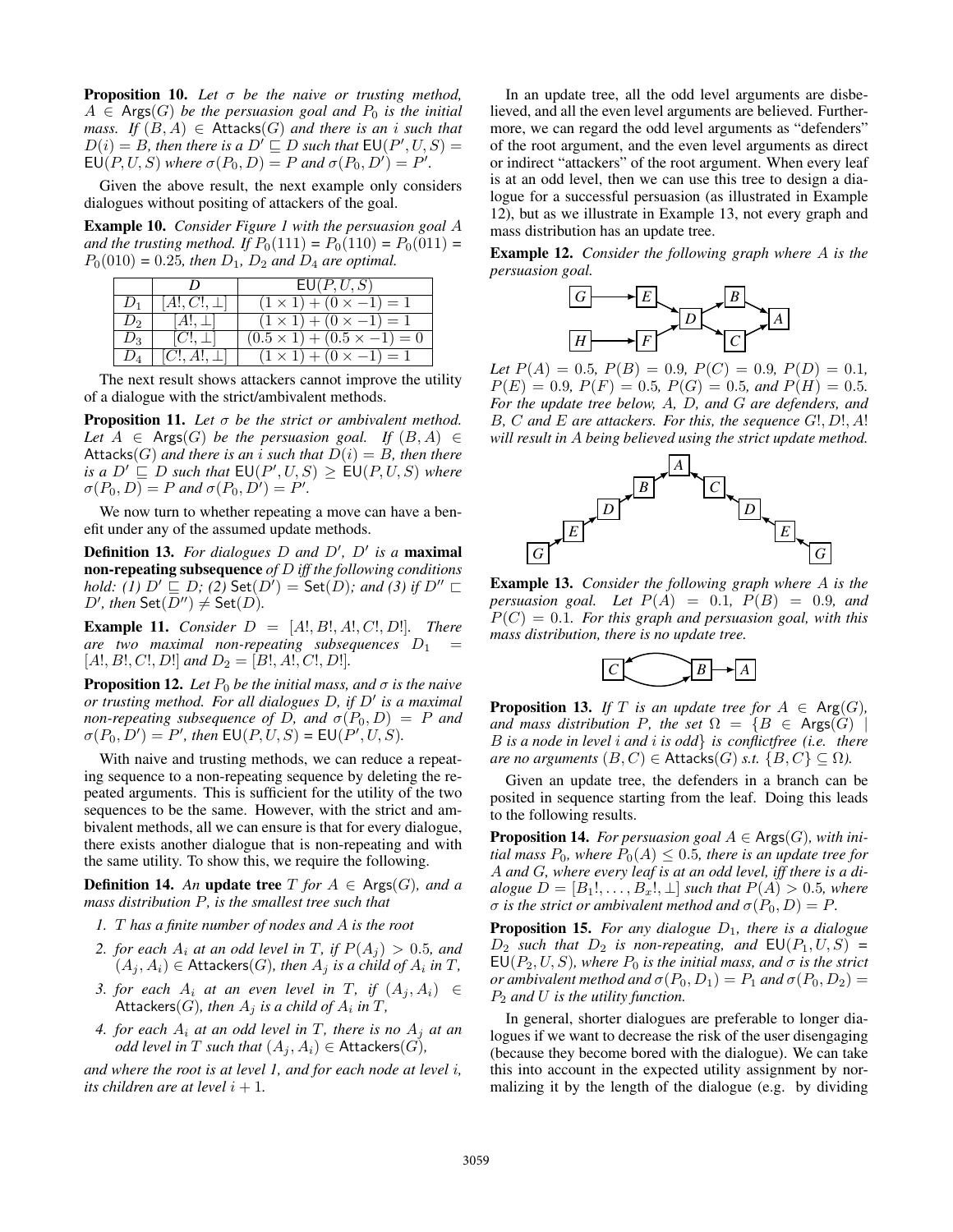$EU(P, U, S)$  by the number of posits in D). Returning to Example 10, the revised expected utilities could be such that  $D_1$ is 0.5,  $D_2$  is 1,  $D_3$  is 0, and  $D_4$  is 0.5, and therefore, the optimal dialogue would be  $D_2$ .

#### 8 Accuracy of the user model

At each step i of the dialogue, the user model  $P_i$  is an estimate of the user's actual mass distribution  $P_i$ . This raises the question of how to compare  $P_i$  and  $P_i$ . We use the total variation distance (defined below) because of simplicity. Alternatives include the Kullback-Leiber divergence or an f-divergence.

Definition 15. *The* total variation distance *between mass*  $distributions\ P_i\ and\ P_j\ \ denoted\ \mathsf{Distance}(P_i,P_j)\ \ is\ 1/2\times 1$  $\sum_{A \in \mathsf{Args}(G)} |P_i(A) - P_j(A)|.$ 

**Example 14.** Distance $(P_1, P_2) = 0.6$ *. when*  $P_1(11) = 0.4$ *,*  $P_1(10) = 0.2, P_1(01) = 0.2, P_1(00) = 0.2, P_2(11) = 0.0,$  $P_2(10) = 0.0$ ,  $P_2(01) = 0.2$ , and  $P_2(00) = 0.8$ .

In order to decrease the distance between the user model and the user's actual mass distribution, we can use queries. For instance, a dialogue can start with a sequence of queries before giving posits. So we have a sequence of queries/answers  $[Q_1, R_1, \ldots, Q_x, R_x]$  where each  $Q_i$  is a query and each  $R_i$  is the response by the user and is either Y or N. Note, we can use a finer grained scale for the user reply to A? (e.g. from 0 to 10 where 10 denotes *completely believes* A, 9 denotes *strongly believes* A, etc.) instead of Y and N. The user model is updated as follows.

If 
$$
D(i) = A
$$
? and  $D(i + 1) = Y$ , then  $P_{i+1} = H_A^1(P_i)$   
If  $D(i) = A$ ? and  $D(i + 1) = N$ , then  $P_{i+1} = H_{-A}^1(P_i)$ 

Example 15. *Consider the dialogue* [A?, Y, B?, N] *where*  $\text{Args}(G) = \{A, B, C\}$ *. Suppose the initial mass*  $P_0$  *is a uniform distribution. Then*  $P_2(111) = P_2(110) = P_2(101) =$  $P_2(100) = 1/4$ *, and*  $P_4(101) = P_4(100) = 1/2$ .

A user is **categorical** in dialogue D iff for all  $i \in$  ${1, \ldots, \text{Length}(D)}$ , if  $D(i) = A$ ?, then  $P_{i+1}(A) =$  $P_{i+1}(A)$ . The following results show that querying the user when s/he is categorical improves the user model.

Proposition 16. *Assume that the user is categorical in dialogue* D. For each *i*, if  $D(i) = A$ ?, then  $D$ istance $(P_i, P_i) \ge$ Distance $(P_{i+1}, P_{i+1})$ 

**Proposition 17.** If  $[Q_1, R_1, \ldots, Q_m, R_m]$  *is the initial sequence of moves of dialogue* D *where each* Q<sup>i</sup> *is a query and each*  $R_i$  *is a reply, and for every*  $A \in \text{Args}(G)$ *, there is a query*  $Q_i = A$ ?, then  $P_m = P_m$ .

If queries are at no cost, then we can query the user about all arguments in the graph. However, in practice, it may be inappropriate to query the user about every argument as asking the user more than a few queries raises the risk of the user disengaging. We will investigate this trade-off in future work.

#### 9 Comparison with the literature

There are a number of proposals that formalize aspects of persuasion. Most are aimed at providing protocols for dialogues (e.g. [Prakken, 2005; 2006; Fan and Toni, 2011; Caminada and Podlaszewski, 2012]), but strategies for persuasion, in particular taking into account beliefs of the opponent are under-developed. See [Thimm, 2014] for a review of strategies in multi-agent argumentation.

There are a number of proposals for using probability theory in argumentation including the epistemic approach (e.g. [Thimm, 2012; Hunter, 2013]) and the constellations approach (e.g. [Li *et al.*, 2011; Hunter, 2012]) but these do not consider dialogues.

Persuasion has been considered through uncertainty modelling of the audience [Oren *et al.*, 2012], but this uncertainty is with respect to the structure of the graph rather than beliefs, and there is no consideration of dialogues or strategies. A probabilistic model of the opponent has been used in a dialogue strategy allowing the selection of moves for an agent based on what it believes the other agent believes [Rienstra *et al.*, 2013]. But this assumes symmetric dialogues, and the uncertainty concerns what the opposing agent is aware of rather than what it believes. In another approach to a probabilistic opponent model, the history of previous dialogues is used to estimate the arguments that an agent might put forward [Hadjinikolis *et al.*, 2013]. But this assumes symmetric dialogues, with a method for updating the opponent model that is of exponential complexity, and there is no consideration of how utility theory could be employed.

Utility theory has been considered previously in argumentation (for example [Rahwan and Larson, 2008b; Riveret *et al.*, 2008; Matt and Toni, 2008; Oren and Norman, 2009]) though none of these represent the uncertainty of moves made by each agent in argumentation. There is an approach that combines probability theory and utility theory to identify outcomes with maximum expected utility where outcomes are specified as particular arguments being included or excluded from extensions [Hunter and Thimm, 2014a], but it is based on the constellations approach to uncertainty in argumentation (i.e. uncertainty about what the structure of the graph is) as opposed to the epistemic approach considered in this paper, and there is no consideration of updates to the model. Strategies in argumentation have also been analyzed using game theory [Rahwan and Larson, 2008a; Fan and Toni, 2012], though these are more concerned with issues of manipulation, rather than persuasion.

# 10 Discussion

In this paper, we have considered a framework for asymmetric dialogues, with a general definition for probabilistic user models, and a general definition for updating user models in terms of mass redistributions. The type of dialogue is a persuasion dialogue. However, the persuader uses the user model to determine whether the persuasion goal is believed, and so it is an indirect judgment since the persuadee has not declared whether or not they are persuaded when the dialogue has terminated. Nonetheless, the user model may be a good representative of the persuadee as it can either be generated by querying the user, or by learning from previous interactions with the user or similar users. Some recent studies indicate the potential viability of an empirical approach [Cerutti *et al.*, 2014; Rosenfeld and Kraus, 2015].